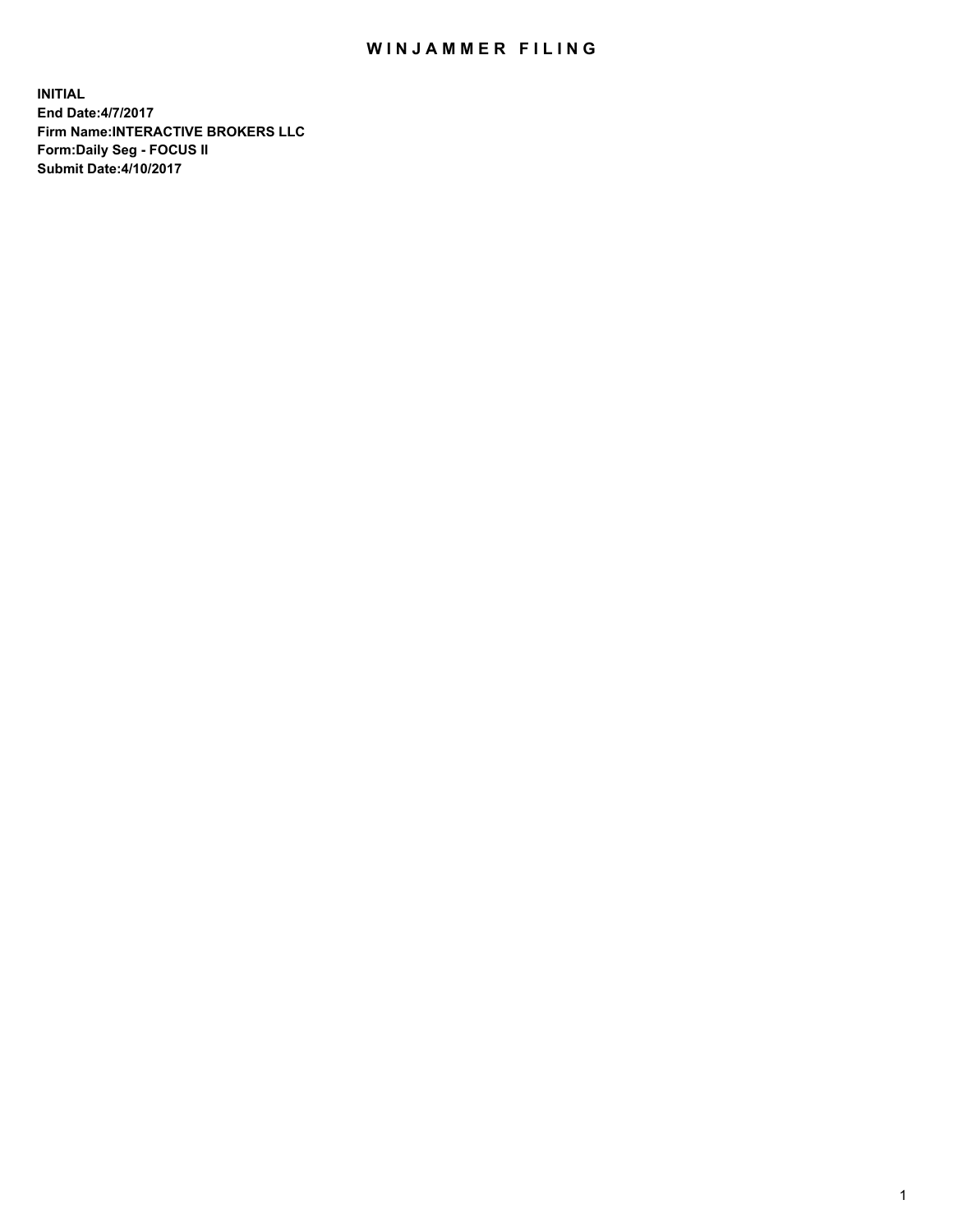## **INITIAL End Date:4/7/2017 Firm Name:INTERACTIVE BROKERS LLC Form:Daily Seg - FOCUS II Submit Date:4/10/2017 Daily Segregation - Cover Page**

| Name of Company<br><b>Contact Name</b><br><b>Contact Phone Number</b><br><b>Contact Email Address</b>                                                                                                                                                                                                                          | <b>INTERACTIVE BROKERS LLC</b><br><b>James Menicucci</b><br>203-618-8085<br>jmenicucci@interactivebrokers.c<br>om |
|--------------------------------------------------------------------------------------------------------------------------------------------------------------------------------------------------------------------------------------------------------------------------------------------------------------------------------|-------------------------------------------------------------------------------------------------------------------|
| FCM's Customer Segregated Funds Residual Interest Target (choose one):<br>a. Minimum dollar amount: ; or<br>b. Minimum percentage of customer segregated funds required:% ; or<br>c. Dollar amount range between: and; or<br>d. Percentage range of customer segregated funds required between: % and %.                       | $\overline{\mathbf{0}}$<br>0<br>155,000,000 245,000,000<br>00                                                     |
| FCM's Customer Secured Amount Funds Residual Interest Target (choose one):<br>a. Minimum dollar amount: ; or<br>b. Minimum percentage of customer secured funds required:%; or<br>c. Dollar amount range between: and; or<br>d. Percentage range of customer secured funds required between: % and %.                          | $\overline{\mathbf{0}}$<br>0<br>80,000,000 120,000,000<br>0 <sub>0</sub>                                          |
| FCM's Cleared Swaps Customer Collateral Residual Interest Target (choose one):<br>a. Minimum dollar amount: ; or<br>b. Minimum percentage of cleared swaps customer collateral required:% ; or<br>c. Dollar amount range between: and; or<br>d. Percentage range of cleared swaps customer collateral required between:% and%. | $\overline{\mathbf{0}}$<br>$\underline{\mathbf{0}}$<br>0 <sub>0</sub><br>0 <sub>0</sub>                           |

Attach supporting documents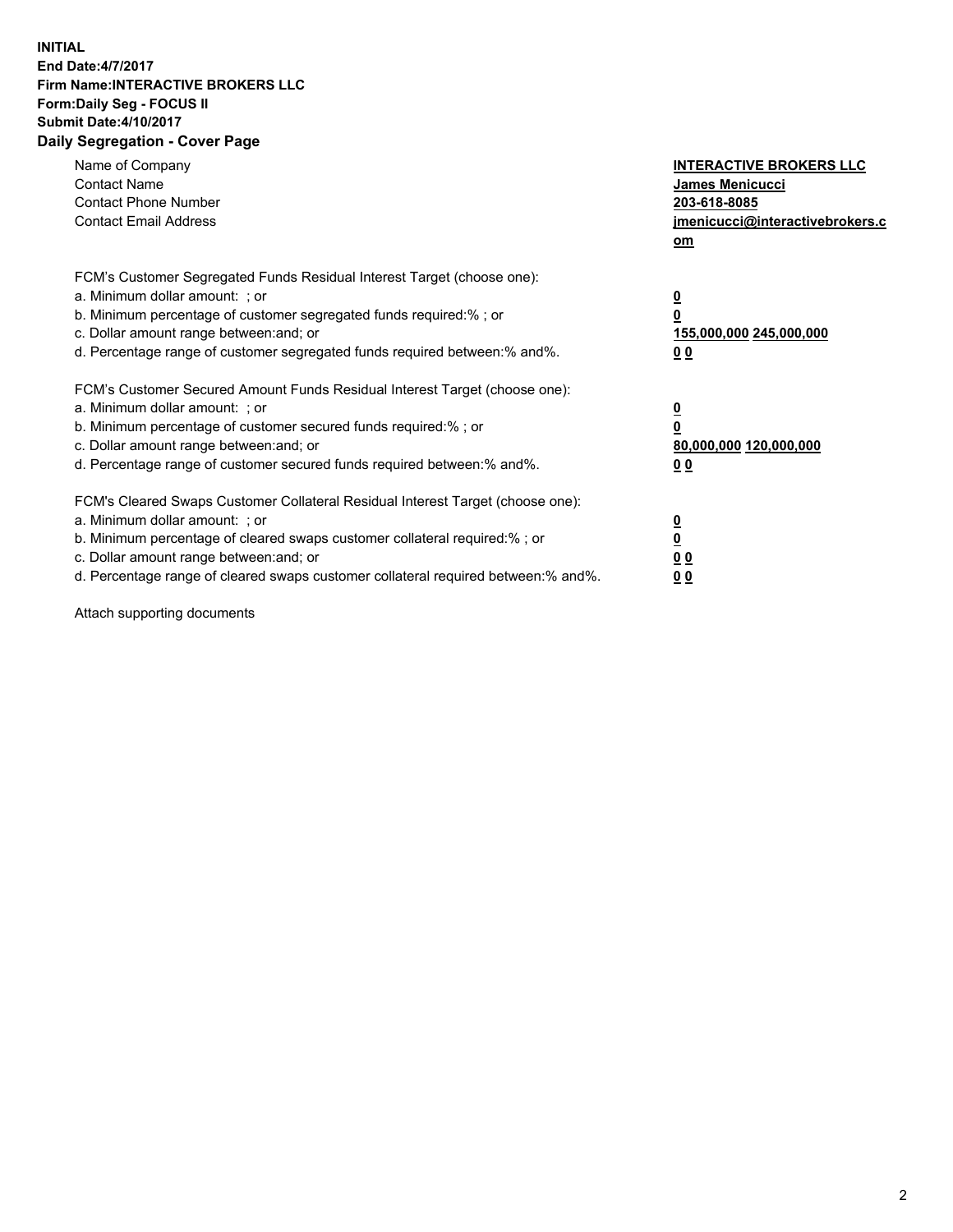## **INITIAL End Date:4/7/2017 Firm Name:INTERACTIVE BROKERS LLC Form:Daily Seg - FOCUS II Submit Date:4/10/2017 Daily Segregation - Secured Amounts**

|     | Pany Obgrogation Obbarba / 11110ani                                                         |                                  |
|-----|---------------------------------------------------------------------------------------------|----------------------------------|
|     | Foreign Futures and Foreign Options Secured Amounts                                         |                                  |
|     | Amount required to be set aside pursuant to law, rule or regulation of a foreign            | $0$ [7305]                       |
|     | government or a rule of a self-regulatory organization authorized thereunder                |                                  |
| 1.  | Net ledger balance - Foreign Futures and Foreign Option Trading - All Customers             |                                  |
|     | A. Cash                                                                                     | 379,060,817 [7315]               |
|     | B. Securities (at market)                                                                   | 0 [7317]                         |
| 2.  | Net unrealized profit (loss) in open futures contracts traded on a foreign board of trade   | $-11,636,588$ [7325]             |
| 3.  | Exchange traded options                                                                     |                                  |
|     | a. Market value of open option contracts purchased on a foreign board of trade              | 77,156 [7335]                    |
|     | b. Market value of open contracts granted (sold) on a foreign board of trade                | -38,905 [7337]                   |
| 4.  | Net equity (deficit) (add lines 1.2. and 3.)                                                | 367,462,480 [7345]               |
| 5.  | Account liquidating to a deficit and account with a debit balances - gross amount           | 1,720,290 [7351]                 |
|     | Less: amount offset by customer owned securities                                            | 0 [7352] 1,720,290 [7354]        |
| 6.  | Amount required to be set aside as the secured amount - Net Liquidating Equity              | 369,182,770 [7355]               |
|     | Method (add lines 4 and 5)                                                                  |                                  |
| 7.  | Greater of amount required to be set aside pursuant to foreign jurisdiction (above) or line | 369,182,770 [7360]               |
|     | 6.                                                                                          |                                  |
|     | FUNDS DEPOSITED IN SEPARATE REGULATION 30.7 ACCOUNTS                                        |                                  |
| 1.  | Cash in banks                                                                               |                                  |
|     | A. Banks located in the United States                                                       | 1,000,000 [7500]                 |
|     | B. Other banks qualified under Regulation 30.7                                              | 0 [7520] 1,000,000 [7530]        |
| 2.  | Securities                                                                                  |                                  |
|     | A. In safekeeping with banks located in the United States                                   | 411,296,295 [7540]               |
|     | B. In safekeeping with other banks qualified under Regulation 30.7                          | 0 [7560] 411,296,295 [7570]      |
| 3.  | Equities with registered futures commission merchants                                       |                                  |
|     | A. Cash                                                                                     | $0$ [7580]                       |
|     | <b>B.</b> Securities                                                                        | $0$ [7590]                       |
|     | C. Unrealized gain (loss) on open futures contracts                                         | $0$ [7600]                       |
|     | D. Value of long option contracts                                                           | $0$ [7610]                       |
| 4.  | E. Value of short option contracts                                                          | 0 [7615] 0 [7620]                |
|     | Amounts held by clearing organizations of foreign boards of trade<br>A. Cash                |                                  |
|     | <b>B.</b> Securities                                                                        | $0$ [7640]                       |
|     | C. Amount due to (from) clearing organization - daily variation                             | $0$ [7650]<br>$0$ [7660]         |
|     | D. Value of long option contracts                                                           | $0$ [7670]                       |
|     | E. Value of short option contracts                                                          | 0 [7675] 0 [7680]                |
| 5.  | Amounts held by members of foreign boards of trade                                          |                                  |
|     | A. Cash                                                                                     | 82,496,455 [7700]                |
|     | <b>B.</b> Securities                                                                        | $0$ [7710]                       |
|     | C. Unrealized gain (loss) on open futures contracts                                         | -9,114,254 [7720]                |
|     | D. Value of long option contracts                                                           | 77,156 [7730]                    |
|     | E. Value of short option contracts                                                          | -38,905 [7735] 73,420,452 [7740] |
| 6.  | Amounts with other depositories designated by a foreign board of trade                      | 0 [7760]                         |
| 7.  | Segregated funds on hand                                                                    | $0$ [7765]                       |
| 8.  | Total funds in separate section 30.7 accounts                                               | 485,716,747 [7770]               |
| 9.  | Excess (deficiency) Set Aside for Secured Amount (subtract line 7 Secured Statement         | 116,533,977 [7380]               |
|     | Page 1 from Line 8)                                                                         |                                  |
| 10. | Management Target Amount for Excess funds in separate section 30.7 accounts                 | 80,000,000 [7780]                |
| 11. | Excess (deficiency) funds in separate 30.7 accounts over (under) Management Target          | 36,533,977 [7785]                |
|     |                                                                                             |                                  |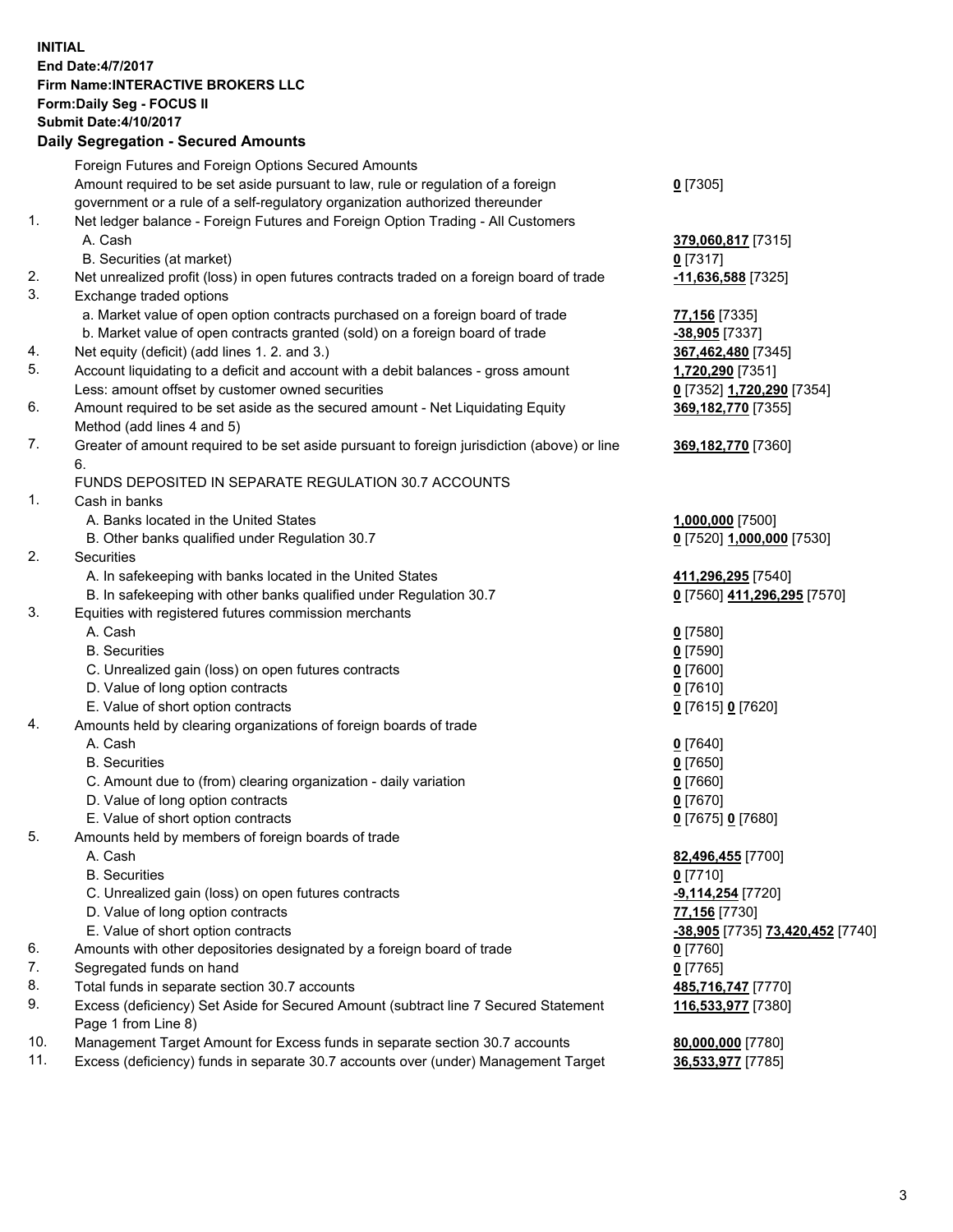**INITIAL End Date:4/7/2017 Firm Name:INTERACTIVE BROKERS LLC Form:Daily Seg - FOCUS II Submit Date:4/10/2017 Daily Segregation - Segregation Statement** SEGREGATION REQUIREMENTS(Section 4d(2) of the CEAct) 1. Net ledger balance A. Cash **3,405,722,915** [7010] B. Securities (at market) **0** [7020] 2. Net unrealized profit (loss) in open futures contracts traded on a contract market **759,316** [7030] 3. Exchange traded options A. Add market value of open option contracts purchased on a contract market **94,566,149** [7032] B. Deduct market value of open option contracts granted (sold) on a contract market **-187,517,447** [7033] 4. Net equity (deficit) (add lines 1, 2 and 3) **3,313,530,933** [7040] 5. Accounts liquidating to a deficit and accounts with debit balances - gross amount **159,634** [7045] Less: amount offset by customer securities **0** [7047] **159,634** [7050] 6. Amount required to be segregated (add lines 4 and 5) **3,313,690,567** [7060] FUNDS IN SEGREGATED ACCOUNTS 7. Deposited in segregated funds bank accounts A. Cash **124,781,937** [7070] B. Securities representing investments of customers' funds (at market) **2,161,209,725** [7080] C. Securities held for particular customers or option customers in lieu of cash (at market) **0** [7090] 8. Margins on deposit with derivatives clearing organizations of contract markets A. Cash **19,081,983** [7100] B. Securities representing investments of customers' funds (at market) **1,337,564,464** [7110] C. Securities held for particular customers or option customers in lieu of cash (at market) **0** [7120] 9. Net settlement from (to) derivatives clearing organizations of contract markets **7,035,477** [7130] 10. Exchange traded options A. Value of open long option contracts **94,560,869** [7132] B. Value of open short option contracts **-187,515,162** [7133] 11. Net equities with other FCMs A. Net liquidating equity **0** [7140] B. Securities representing investments of customers' funds (at market) **0** [7160] C. Securities held for particular customers or option customers in lieu of cash (at market) **0** [7170] 12. Segregated funds on hand **0** [7150] 13. Total amount in segregation (add lines 7 through 12) **3,556,719,293** [7180] 14. Excess (deficiency) funds in segregation (subtract line 6 from line 13) **243,028,726** [7190] 15. Management Target Amount for Excess funds in segregation **155,000,000** [7194]

16. Excess (deficiency) funds in segregation over (under) Management Target Amount Excess

**88,028,726** [7198]